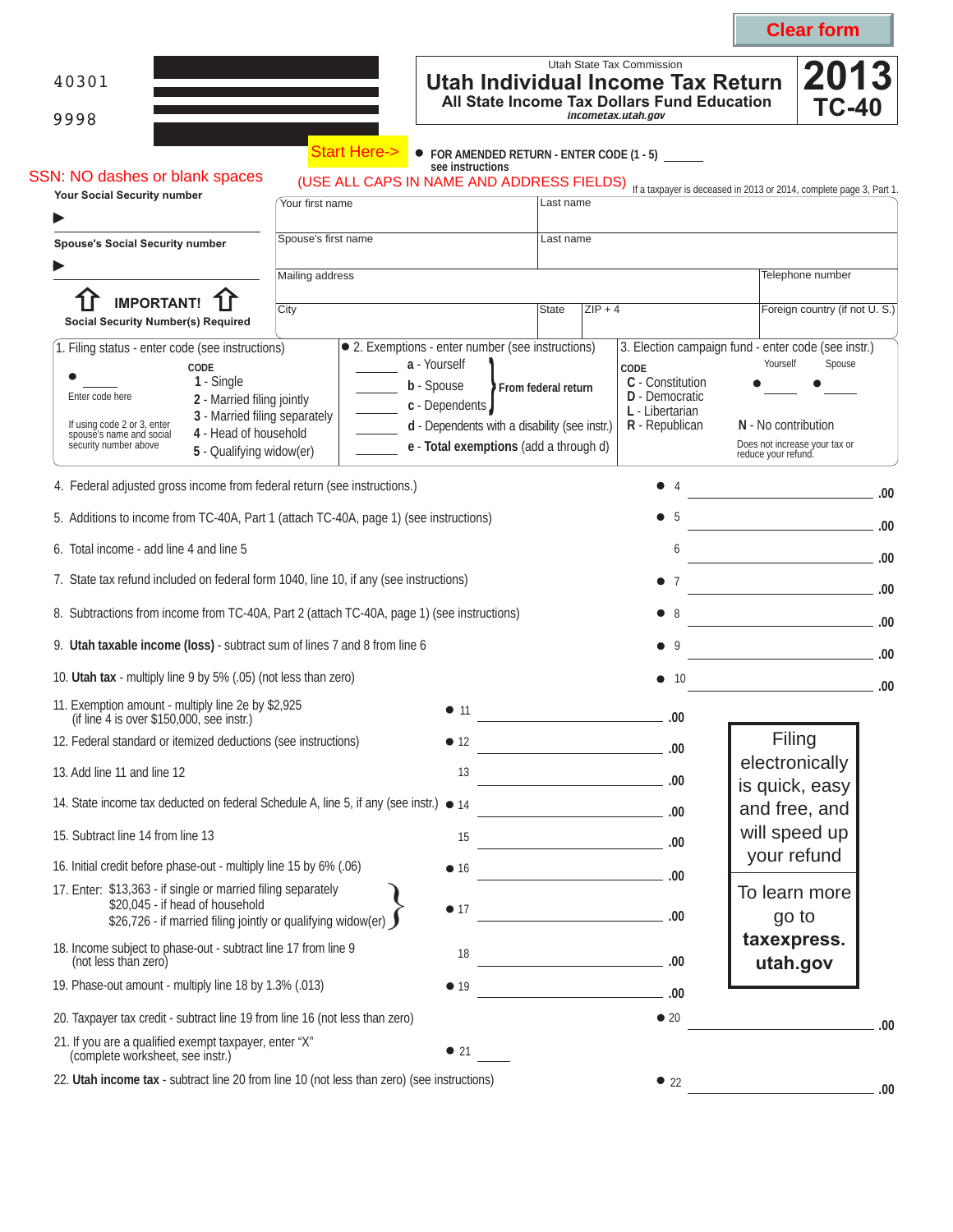40302

| 23. Enter tax from TC-40, page 1, line 22                                                                                                                                     |                                                   | 23                 |                                         | .00    |
|-------------------------------------------------------------------------------------------------------------------------------------------------------------------------------|---------------------------------------------------|--------------------|-----------------------------------------|--------|
| 24. Apportionable nonrefundable credits from TC-40A, Part 3 (attach TC-40A, page 1) (see instructions)                                                                        | $\bullet$                                         | 24                 | $\sim$ 00.                              |        |
| 25. Full-year resident, subtract line 24 from line 23 (not less than zero) (see instructions)<br>Non or part-year resident, enter tax from TC-40B, line 37 (see instructions) | $\bullet$                                         | -25                | 00.                                     |        |
| 26. Nonapportionable nonrefundable credits from TC-40A, Part 4 (attach TC-40A, page 1) (see instructions)                                                                     |                                                   | $\bullet$ 26       | $\sim$ 00.                              |        |
| 27. Subtract line 26 from line 25 (not less than zero)                                                                                                                        |                                                   | 27                 | 00 <sup>1</sup>                         |        |
| 28. Voluntary contributions from TC-40, page 3, Part 4 (attach TC-40, page 3)                                                                                                 |                                                   | 28                 |                                         |        |
| 29. AMENDED RETURN ONLY - previous refund (see instructions)                                                                                                                  |                                                   | -29                |                                         |        |
| 30. Recapture of low-income housing credit (see instructions)                                                                                                                 |                                                   | -30                |                                         | .00    |
| 31. Utah use tax (see instructions)                                                                                                                                           |                                                   | -31                |                                         | .00    |
| 32. Total tax, use tax and additions to tax - add lines 27 through 31                                                                                                         |                                                   | 32                 | <u> 1989 - Johann Barbara, martxa a</u> | $-.00$ |
| 33. Utah income tax withheld shown on TC-40W, Part 1 (attach TC-40W, page 1) (see instructions)                                                                               |                                                   | 33                 | $\sim$ 00                               |        |
| 34. Credit for Utah income taxes prepaid from TC-546 and 2012 refund applied to 2013 (see instructions)                                                                       | $\bullet$                                         | -34                |                                         |        |
| 35. Pass-through entity withholding tax shown on TC-40W, Part 3 (attach TC-40W, page 2) (see instructions)                                                                    | $\bullet$                                         | - 35               |                                         |        |
| 36. Mineral production withholding tax shown on TC-40W, Part 2 (attach TC-40W, page 2) (see instructions)                                                                     | $\bullet$                                         | -36                |                                         | .00    |
| 37. AMENDED RETURN ONLY - previous payments (see instructions)                                                                                                                | $\bullet$                                         | -37                |                                         |        |
| 38. Refundable credits from TC-40A, Part 5 (attach TC-40A, page 2) (see instructions)                                                                                         |                                                   | -38                |                                         |        |
| 39. Total withholding and refundable credits - add lines 33 through 38                                                                                                        |                                                   | 39                 |                                         |        |
| 40. Tax due - subtract line 39 from line 32 (not less than zero) (see instructions)                                                                                           | TAX DUE $\left\langle \right\rangle$              | 40                 | .00                                     |        |
| 41. Penalty and interest (see instructions)<br>41                                                                                                                             |                                                   | .00                |                                         |        |
| 42. TOTAL DUE - PAY THIS AMOUNT - add line 40 and line 41 (see instructions)                                                                                                  |                                                   |                    |                                         |        |
| 43. REFUND - subtract line 32 from line 39 (not less than zero) (see instructions)                                                                                            | REFUND $\left\langle \mathbf{\cdot}\right\rangle$ | 43                 | $\sim$ 00                               |        |
| 44. Amount of refund from line 43 you want applied to your 2014 taxes (see instr.) $\bullet$ 44                                                                               |                                                   |                    | Amount to be<br>applied to 2014         |        |
| 45. DIRECT DEPOSIT YOUR REFUND - provide account information (see instructions for foreign accounts)                                                                          |                                                   |                    |                                         |        |
| • Bank routing number<br>• Bank account number                                                                                                                                |                                                   |                    | Enter "X" for bank account type         |        |
|                                                                                                                                                                               |                                                   | $\bullet$ Checking | $\bullet$ Savings                       |        |

|                                              | Under penalties of perjury, I declare to the best of my knowledge and belief, this return and accompanying schedules reflect my true tax status. |                           |                                                                                            |
|----------------------------------------------|--------------------------------------------------------------------------------------------------------------------------------------------------|---------------------------|--------------------------------------------------------------------------------------------|
| Your signature<br><b>SIGN</b><br><b>HERE</b> | Date                                                                                                                                             |                           | Spouse's signature (if filing jointly, both must sign even if only one had income)<br>Date |
| <b>Third Party</b><br><b>Designee</b>        | Name of designee (if any) you authorize to discuss this return (see instructions) Designee telephone number                                      |                           | • Designee personal ID number (PIN)                                                        |
| Paid                                         | Preparer signature (see instructions)<br>Date                                                                                                    | Preparer telephone number | • Preparer PTIN                                                                            |
| Preparer<br>Section                          | Firm name and address                                                                                                                            |                           | • Preparer EIN                                                                             |

**Attach TC-40 page 3 if you are filing for a deceased taxpayer, filing a fiscal year return, filed IRS form 8886, are making voluntary contributions, requesting** a direct deposit to be sent to your Utah Educational Savings Plan, requesting a direct deposit to be sent to a foreign account, or are no longer entitled to **a homeowner's exemption. requesting a direct deposit to be sent to a foreign account, or**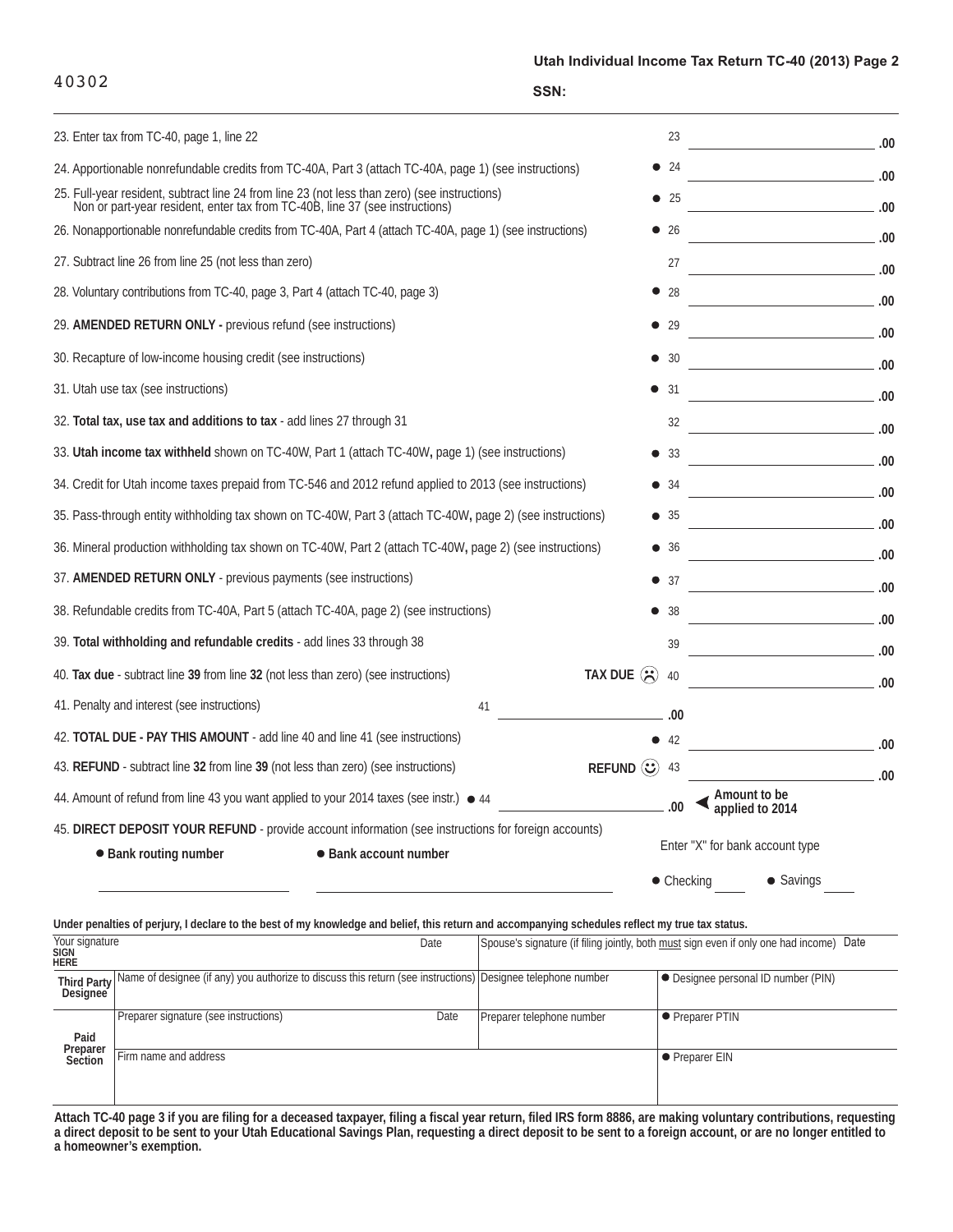## **Utah Individual Income Tax Return TC-40 (2013) Page 3**

|       | Utan Individual I |
|-------|-------------------|
| 40303 |                   |
|       | SSN:              |

| Part 1 - Deceased Taxpayer Information (see instructions)                                                                                                                                                                                                                                                                                                                                                                          |                                                                                                       |
|------------------------------------------------------------------------------------------------------------------------------------------------------------------------------------------------------------------------------------------------------------------------------------------------------------------------------------------------------------------------------------------------------------------------------------|-------------------------------------------------------------------------------------------------------|
| If the taxpayer shown on page 1 died in 2013 or 2014, enter the date of death here                                                                                                                                                                                                                                                                                                                                                 | mm                                                                                                    |
| If the spouse shown on page 1 died in 2013 or 2014, enter the date of death here                                                                                                                                                                                                                                                                                                                                                   | dd                                                                                                    |
| If you are claiming a refund due a deceased taxpayer and are not the surviving spouse, you<br>must complete and attach form TC-131 to the return, and enter "X" here                                                                                                                                                                                                                                                               | mm<br>уу                                                                                              |
| Part 2 - Fiscal Year Filer (see instructions)                                                                                                                                                                                                                                                                                                                                                                                      |                                                                                                       |
| If filing a fiscal year return (a year other than January 1 through December 31, 2013), enter the fiscal<br>year end (mm/yy). See further instructions at incometax.utah.gov/topics/fiscal-year-filing.                                                                                                                                                                                                                            | mm<br>уу                                                                                              |
| Part 3 - Federal Form 8886 Filed (see instructions)                                                                                                                                                                                                                                                                                                                                                                                |                                                                                                       |
| If you filed federal form 8886, Reportable Transaction Disclosure Statement, enter "X".<br>See form and instructions at irs.gov.                                                                                                                                                                                                                                                                                                   |                                                                                                       |
| Part 4 - Voluntary Contributions (write the code and amount of each voluntary contribution)<br>See explanation of each contribution at incometax.utah.gov/contributions (see instructions)                                                                                                                                                                                                                                         | The "SCHOOL DIST. CODE" is<br>an additional code used only if<br>contributing to code 05 (see instr.) |
| Code<br><b>Description</b><br>01 Utah Nongame Wildlife Account                                                                                                                                                                                                                                                                                                                                                                     |                                                                                                       |
| 02 Pamela Atkinson Homeless Account                                                                                                                                                                                                                                                                                                                                                                                                | <b>SCHOOL DIST.</b><br><b>CODE</b><br><b>AMOUNT</b><br><b>CODE</b>                                    |
| 03 Kurt Oscarson Children's Organ Transplant Account                                                                                                                                                                                                                                                                                                                                                                               |                                                                                                       |
| 05 School District & Nonprofit School Dist. Foundation (enter school district code)                                                                                                                                                                                                                                                                                                                                                |                                                                                                       |
| See codes at incometax.utah.gov/contributions/school-district-contributions                                                                                                                                                                                                                                                                                                                                                        |                                                                                                       |
| 09 Cat & Dog Community Spay and Neuter Program                                                                                                                                                                                                                                                                                                                                                                                     |                                                                                                       |
| 11 Canine Body Armor Account                                                                                                                                                                                                                                                                                                                                                                                                       |                                                                                                       |
| 12 Invest More for Education Account                                                                                                                                                                                                                                                                                                                                                                                               |                                                                                                       |
| 13 Youth Development Organization Account                                                                                                                                                                                                                                                                                                                                                                                          |                                                                                                       |
| 14 Youth Character Organization Account                                                                                                                                                                                                                                                                                                                                                                                            |                                                                                                       |
| Total voluntary contributions (add all voluntary contributions and enter the total here<br>and on TC-40, page 2, line 28)                                                                                                                                                                                                                                                                                                          |                                                                                                       |
| Part 5 - Utah Educational Savings Plan - Refund Application (see instructions)                                                                                                                                                                                                                                                                                                                                                     |                                                                                                       |
| To deposit your total refund in your Utah Educational Savings Plan (UESP) account(s), enter "X".                                                                                                                                                                                                                                                                                                                                   |                                                                                                       |
| Partial refunds are not allowed. UESP will divide your refund equally between all your accounts.<br>If you have no account, UESP will send you an Account Agreement to open an account. If you fail<br>to return the agreement within the time frame UESP designates, your refund will be returned to you<br>by UESP without interest or earnings. See further instructions at uesp.org or call 801-321-7188 or<br>1-800-418-2551. |                                                                                                       |
| Part 6 - Direct Deposit to Foreign Account (see instructions)                                                                                                                                                                                                                                                                                                                                                                      |                                                                                                       |
| If you elect to direct deposit your refund to an account outside the United States and its<br>territories, enter "X"                                                                                                                                                                                                                                                                                                               |                                                                                                       |
| The Tax Commission cannot transfer a refund to an account outside the United States and its territories.<br>By checking this box, your refund will not be direct deposited, but will be sent to you by check.                                                                                                                                                                                                                      |                                                                                                       |
| Part 7 - Property Owner's Residential Exemption Termination Declaration (see instructions)                                                                                                                                                                                                                                                                                                                                         |                                                                                                       |
|                                                                                                                                                                                                                                                                                                                                                                                                                                    | Enter "X"                                                                                             |
| If you are a Utah residential property owner and declare you no longer qualify to receive a residential<br>exemption authorized under UC 59-2-103 for your primary residence, enter "X" and enter the county                                                                                                                                                                                                                       |                                                                                                       |

to: **RETURNS WITH PAYMENTS** Utah State Tax Commission 210 N 1950 W Salt Lake City, UT 84134-0266

Mail

Mail to: **ALL OTHER RETURNS** Utah State Tax Commission 210 N 1950 W Salt Lake City, UT 84134-0260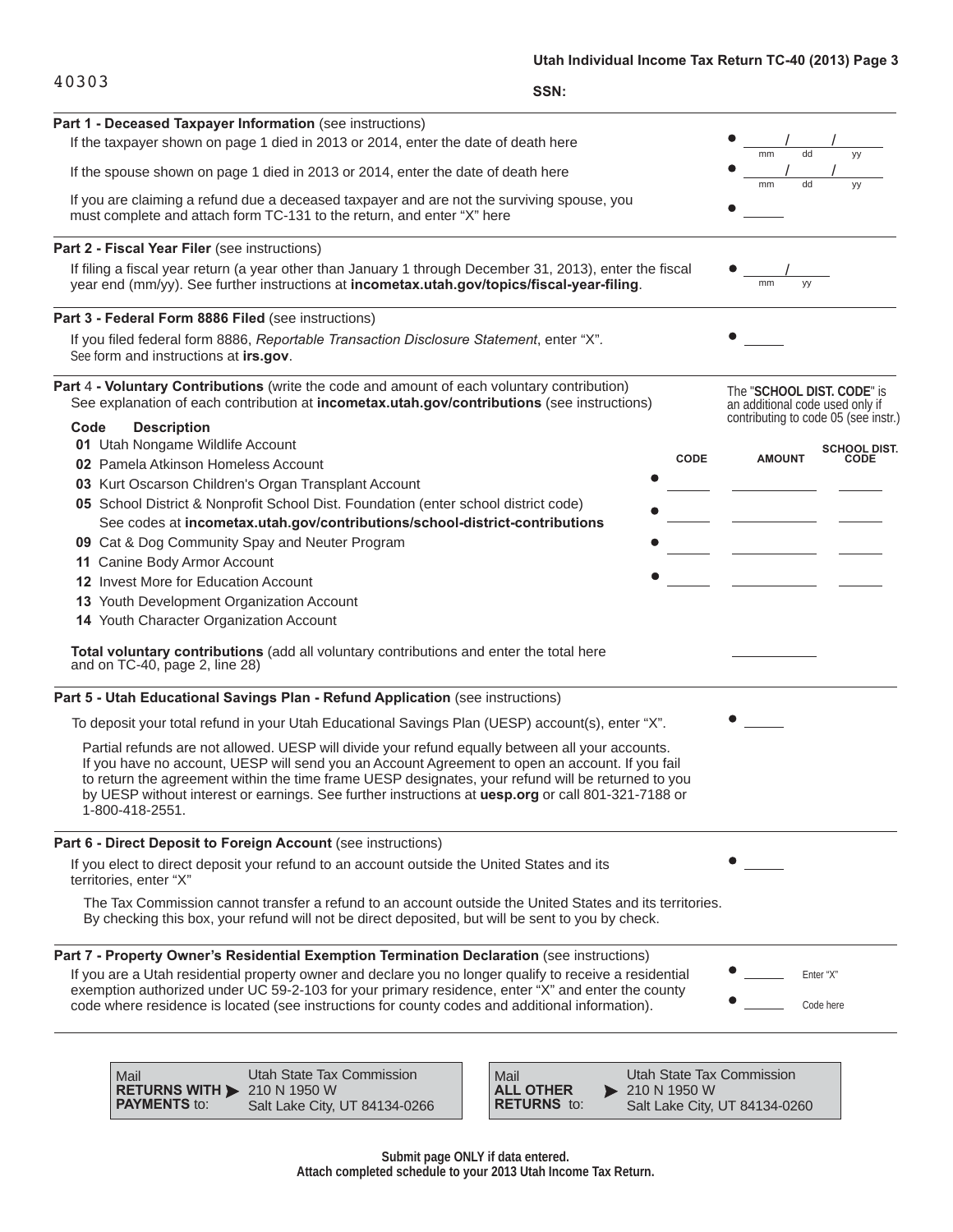|                                                                                                                                                                                                                                                                                                                                                                                                                                                                                | <b>Clear form</b>                                                                                             | <b>TC-40W</b><br>Rev. 12/13                                                                                                                                                                                                                                                                                                                                                                                                                                                                                                                                                                                                                                                                                                                                                                                                                                                                                                                                                                                                                                                                                                                                                                                                                                                                                                                                                                                           |
|--------------------------------------------------------------------------------------------------------------------------------------------------------------------------------------------------------------------------------------------------------------------------------------------------------------------------------------------------------------------------------------------------------------------------------------------------------------------------------|---------------------------------------------------------------------------------------------------------------|-----------------------------------------------------------------------------------------------------------------------------------------------------------------------------------------------------------------------------------------------------------------------------------------------------------------------------------------------------------------------------------------------------------------------------------------------------------------------------------------------------------------------------------------------------------------------------------------------------------------------------------------------------------------------------------------------------------------------------------------------------------------------------------------------------------------------------------------------------------------------------------------------------------------------------------------------------------------------------------------------------------------------------------------------------------------------------------------------------------------------------------------------------------------------------------------------------------------------------------------------------------------------------------------------------------------------------------------------------------------------------------------------------------------------|
|                                                                                                                                                                                                                                                                                                                                                                                                                                                                                |                                                                                                               |                                                                                                                                                                                                                                                                                                                                                                                                                                                                                                                                                                                                                                                                                                                                                                                                                                                                                                                                                                                                                                                                                                                                                                                                                                                                                                                                                                                                                       |
| <b>IMPORTANT</b>                                                                                                                                                                                                                                                                                                                                                                                                                                                               |                                                                                                               |                                                                                                                                                                                                                                                                                                                                                                                                                                                                                                                                                                                                                                                                                                                                                                                                                                                                                                                                                                                                                                                                                                                                                                                                                                                                                                                                                                                                                       |
| <b>Second W-2 or 1099</b>                                                                                                                                                                                                                                                                                                                                                                                                                                                      |                                                                                                               |                                                                                                                                                                                                                                                                                                                                                                                                                                                                                                                                                                                                                                                                                                                                                                                                                                                                                                                                                                                                                                                                                                                                                                                                                                                                                                                                                                                                                       |
|                                                                                                                                                                                                                                                                                                                                                                                                                                                                                |                                                                                                               |                                                                                                                                                                                                                                                                                                                                                                                                                                                                                                                                                                                                                                                                                                                                                                                                                                                                                                                                                                                                                                                                                                                                                                                                                                                                                                                                                                                                                       |
|                                                                                                                                                                                                                                                                                                                                                                                                                                                                                |                                                                                                               |                                                                                                                                                                                                                                                                                                                                                                                                                                                                                                                                                                                                                                                                                                                                                                                                                                                                                                                                                                                                                                                                                                                                                                                                                                                                                                                                                                                                                       |
|                                                                                                                                                                                                                                                                                                                                                                                                                                                                                |                                                                                                               |                                                                                                                                                                                                                                                                                                                                                                                                                                                                                                                                                                                                                                                                                                                                                                                                                                                                                                                                                                                                                                                                                                                                                                                                                                                                                                                                                                                                                       |
|                                                                                                                                                                                                                                                                                                                                                                                                                                                                                |                                                                                                               |                                                                                                                                                                                                                                                                                                                                                                                                                                                                                                                                                                                                                                                                                                                                                                                                                                                                                                                                                                                                                                                                                                                                                                                                                                                                                                                                                                                                                       |
| Fourth W-2 or 1099<br>$1 -$                                                                                                                                                                                                                                                                                                                                                                                                                                                    |                                                                                                               |                                                                                                                                                                                                                                                                                                                                                                                                                                                                                                                                                                                                                                                                                                                                                                                                                                                                                                                                                                                                                                                                                                                                                                                                                                                                                                                                                                                                                       |
| 4 $-$<br>$5$ $\overline{\phantom{a}}$ $\overline{\phantom{a}}$ $\overline{\phantom{a}}$ $\overline{\phantom{a}}$ $\overline{\phantom{a}}$ $\overline{\phantom{a}}$ $\overline{\phantom{a}}$ $\overline{\phantom{a}}$ $\overline{\phantom{a}}$ $\overline{\phantom{a}}$ $\overline{\phantom{a}}$ $\overline{\phantom{a}}$ $\overline{\phantom{a}}$ $\overline{\phantom{a}}$ $\overline{\phantom{a}}$ $\overline{\phantom{a}}$ $\overline{\phantom{a}}$ $\overline{\phantom{a}}$ |                                                                                                               |                                                                                                                                                                                                                                                                                                                                                                                                                                                                                                                                                                                                                                                                                                                                                                                                                                                                                                                                                                                                                                                                                                                                                                                                                                                                                                                                                                                                                       |
|                                                                                                                                                                                                                                                                                                                                                                                                                                                                                | <b>Part 1 - Utah Withholding Tax Schedule</b><br>3 Employer/payer name and address (from W-2 box "c" or 1099) | Your social security number<br>Do not send your W-2s and 1099s with your return. Instead,<br>enter W-2 and 1099 information below, but only if there is Utah<br>withholding on the form.<br>Use additional TC-40W forms if you have more than four W-2s<br>and/or 1099s with Utah withholding tax.<br>Enter mineral production withholding from TC-675R in Part 2 of<br>TC-40; enter pass-through entity withholding in Part 3 of TC-40W.<br>* See illustration instructions *<br><14 characters, no hyphens<br>2 $\overline{\phantom{a}}$<br>$\begin{tabular}{c} 5 \end{tabular}$<br>$\begin{array}{c c c c c} \hline \multicolumn{3}{c }{\textbf{6}} & \multicolumn{3}{c }{\textbf{5}} \\ \hline \multicolumn{3}{c }{\textbf{6}} & \multicolumn{3}{c }{\textbf{6}} \\ \hline \multicolumn{3}{c }{\textbf{6}} & \multicolumn{3}{c }{\textbf{6}} \\ \hline \multicolumn{3}{c }{\textbf{7}} & \multicolumn{3}{c }{\textbf{8}} \\ \hline \multicolumn{3}{c }{\textbf{7}} & \multicolumn{3}{c }{\textbf{8}} \\ \hline \multicolumn{3}{c }{\textbf{8}} &$<br>$\begin{array}{c}\n7 \end{array}$<br>◀14 characters, no hyphens<br>$2 \overline{\phantom{a}}$<br>$3 \overline{\phantom{a}}$<br>the control of the control of the control of the control of the control of the control of the control of the control of the control of the control of the control of the control of the control of the control of the control |

**Do not send W-2s or 1099s. Submit this page ONLY if data entered. Attach completed schedule to your 2013 Utah income tax return.**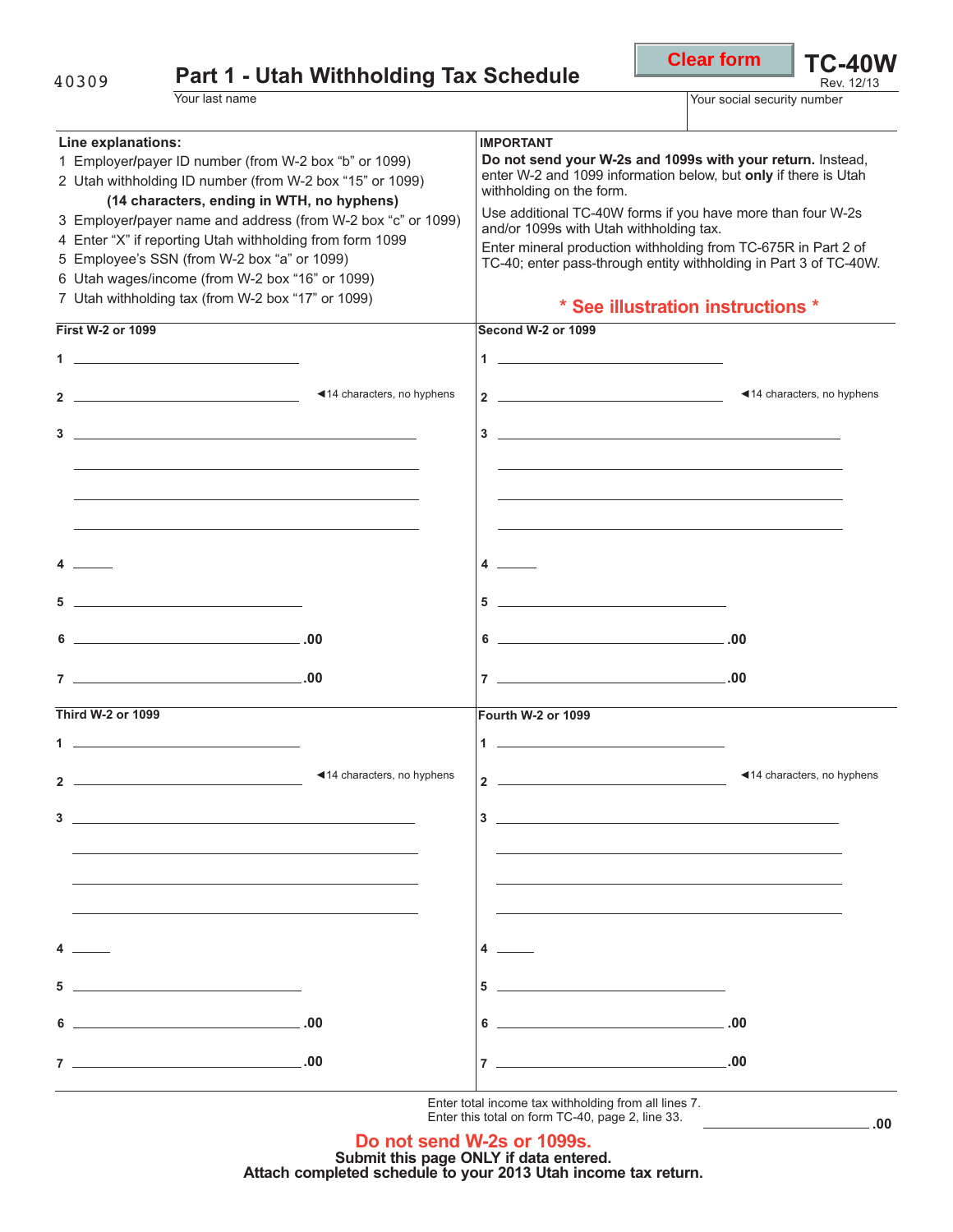**Mineral Production and Pass-through Withholding Tax** 

**TC-40W**

| <b>Mineral Production and Pass-through Withholding Tax</b><br>40310 |                                                                                                                                                                                        |                                                                                                                                     |                             |
|---------------------------------------------------------------------|----------------------------------------------------------------------------------------------------------------------------------------------------------------------------------------|-------------------------------------------------------------------------------------------------------------------------------------|-----------------------------|
|                                                                     | Your last name                                                                                                                                                                         |                                                                                                                                     | Your social security number |
|                                                                     | Part 2 - Utah Mineral Production Withholding Tax - TC-675R                                                                                                                             |                                                                                                                                     |                             |
| Line explanations:                                                  | Do not send TC-675Rs or Utah Schedules K-1 with return. Enter TC-675R or Schedule K-1 information below. Use additional TC-40Ws if needed.<br>1 Producer's EIN from box "2" of TC-675R | 4 Pass-through entity EIN, if credit from partnership or S corporation<br>(enter EIN from Utah Schedule K-1)                        |                             |
|                                                                     | 2 Producer's name from box "1" of TC-675R<br>3 Producer's Utah withholding ID # from box "3" of TC-675R<br>(14-characters, ending in WMP, no hyphens)                                  | 5 Utah mineral production withholding tax from box "6" of TC-675R or<br>from Utah Schedule K-1<br>* See illustration instructions * |                             |
|                                                                     | First TC-675R or Utah Schedule K-1                                                                                                                                                     | Second TC-675R or Utah Schedule K-1                                                                                                 |                             |
|                                                                     |                                                                                                                                                                                        |                                                                                                                                     |                             |
|                                                                     |                                                                                                                                                                                        | $2 \overline{ }$                                                                                                                    |                             |
|                                                                     |                                                                                                                                                                                        |                                                                                                                                     |                             |
|                                                                     | $4 \overline{\phantom{a}}$                                                                                                                                                             | $4 \overline{\phantom{a}}$                                                                                                          |                             |
|                                                                     | $\begin{array}{c c c c} \hline \texttt{5} & \texttt{} & \texttt{} \\ \hline \end{array}$                                                                                               | $\begin{array}{c c} 5 & \textbf{---} & \textbf{00} \end{array}$                                                                     |                             |
|                                                                     | Third TC-675R or Utah Schedule K-1                                                                                                                                                     | Fourth TC-675R or Utah Schedule K-1                                                                                                 |                             |
|                                                                     |                                                                                                                                                                                        |                                                                                                                                     |                             |
|                                                                     | $2 \overline{ }$                                                                                                                                                                       |                                                                                                                                     |                             |
|                                                                     |                                                                                                                                                                                        |                                                                                                                                     |                             |

Enter total mineral production withholding tax from all lines 5. Enter this total on form TC-40, page 2, line 36.

**4**

**5**

#### **.00**

### **Part 3 - Utah Pass-through Entity Taxpayer Withholding - Utah Schedule K-1**

| Do not send Utah Schedule(s) K-1 with return. Enter information below. Use additional TC-40Ws if needed.                                                                                                                                                                                                                                                                                                            |                                                              |
|---------------------------------------------------------------------------------------------------------------------------------------------------------------------------------------------------------------------------------------------------------------------------------------------------------------------------------------------------------------------------------------------------------------------|--------------------------------------------------------------|
| Line explanations:                                                                                                                                                                                                                                                                                                                                                                                                  | 2 Name of pass-through entity from Utah Schedule K-1 box "B" |
| 1 Pass-through entity EIN from Utah Schedule K-1 box "A"                                                                                                                                                                                                                                                                                                                                                            | 3 Utah withholding tax paid by pass-through entity           |
| <b>First Utah Schedule K-1</b>                                                                                                                                                                                                                                                                                                                                                                                      | <b>Second Utah Schedule K-1</b>                              |
| <u>1 ___________________________</u>                                                                                                                                                                                                                                                                                                                                                                                |                                                              |
|                                                                                                                                                                                                                                                                                                                                                                                                                     | $2 \left( \frac{1}{2} \right)$                               |
|                                                                                                                                                                                                                                                                                                                                                                                                                     | $\sim$ 00 $\sim$<br>3                                        |
| <b>Third Utah Schedule K-1</b>                                                                                                                                                                                                                                                                                                                                                                                      | <b>Fourth Utah Schedule K-1</b>                              |
| $\mathbf 1$                                                                                                                                                                                                                                                                                                                                                                                                         | $\mathbf 1$                                                  |
| 2 and $\overline{\phantom{a}}$ and $\overline{\phantom{a}}$ and $\overline{\phantom{a}}$ and $\overline{\phantom{a}}$ and $\overline{\phantom{a}}$ and $\overline{\phantom{a}}$ and $\overline{\phantom{a}}$ and $\overline{\phantom{a}}$ and $\overline{\phantom{a}}$ and $\overline{\phantom{a}}$ and $\overline{\phantom{a}}$ and $\overline{\phantom{a}}$ and $\overline{\phantom{a}}$ and $\overline{\phantom$ | $\mathbf{2}$                                                 |
|                                                                                                                                                                                                                                                                                                                                                                                                                     | $\sim$ 00 $\sim$ 00 $\sim$<br>3                              |

**4**

**5**

**.00 .00**

Enter total pass-through withholding tax from all lines 3. Enter on TC-40, page 2, line 35.

#### **Do not send TC-675Rs or Utah Schedules K-1. Use additional forms TC-40W, Part 2 or Part 3 if needed. Submit this page ONLY if data entered. Attach completed schedule to your 2013 Utah income tax return.**

| ۰.               |             |
|------------------|-------------|
| ×<br>I<br>$\sim$ | I<br>$\sim$ |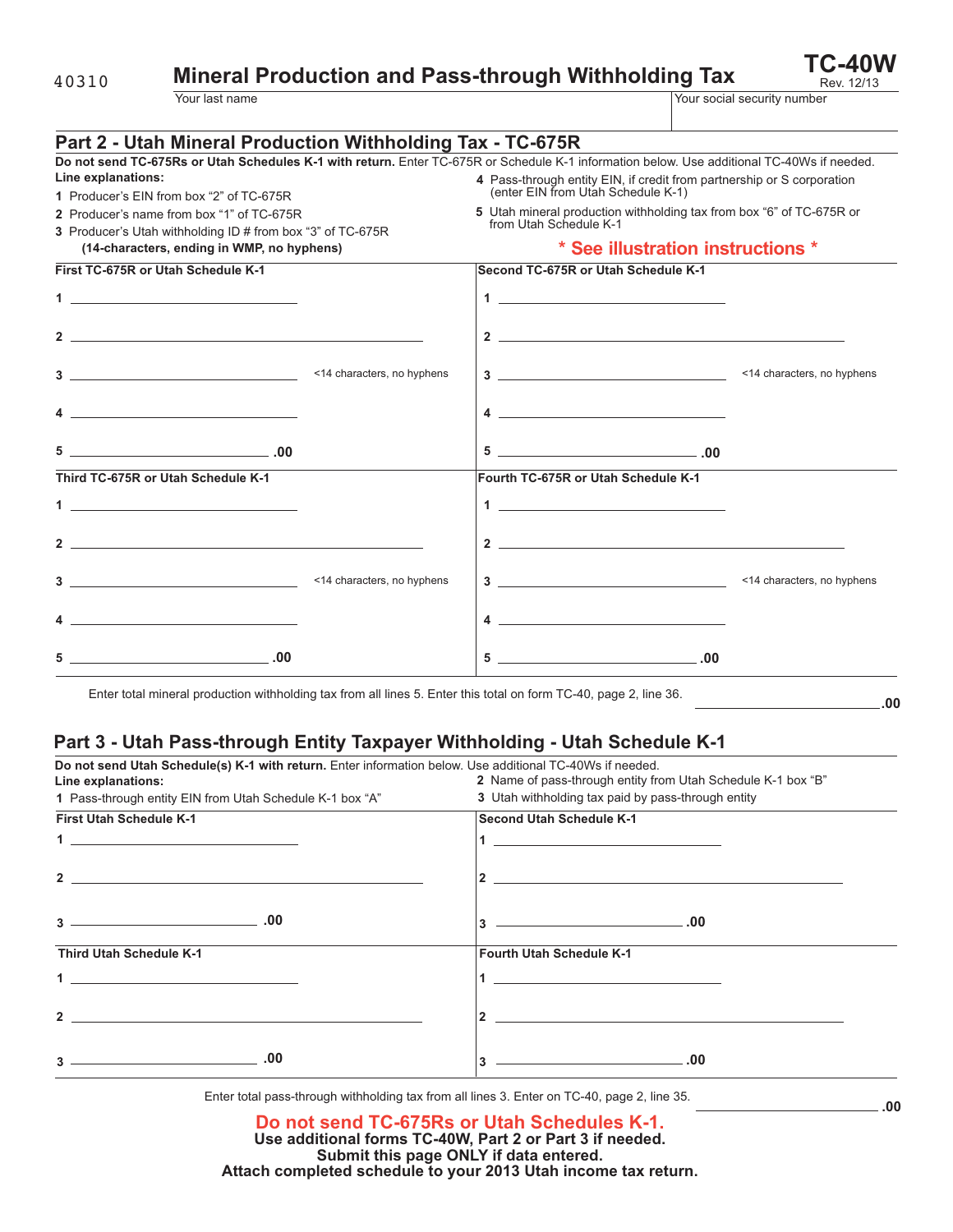| 40304                                                             | <b>Income Tax Supplemental Schedule</b>                                                                                    |      | <b>Clear form</b>                                                                                  | <b>TC-40A</b><br>Rev. 12/13 |
|-------------------------------------------------------------------|----------------------------------------------------------------------------------------------------------------------------|------|----------------------------------------------------------------------------------------------------|-----------------------------|
| Your last name                                                    |                                                                                                                            |      | Your social security number                                                                        |                             |
|                                                                   | Part 1 - Additions to Income (write the code and amount of each addition to income, see insructions)                       |      |                                                                                                    |                             |
| Code                                                              | Code                                                                                                                       | Code | Amount                                                                                             |                             |
| 51 Lump sum distribution                                          | 56 Child's income excluded from parent's return                                                                            |      |                                                                                                    |                             |
| 53 Medical Savings Account (MSA) addback*                         | 57 Municipal bond interest                                                                                                 |      | <u>and the second control of the second control of the second control of the second control of</u> | .00                         |
| 54 Utah Educational Savings Plan (UESP) addback *                 | 60 Untaxed income of a resident trust                                                                                      |      |                                                                                                    |                             |
| 55 Reimbursed adoption expenses *                                 | 61 Untaxed income of a nonresident trust                                                                                   |      | <u> 1990 - John Stein, mars and de Barbara (</u>                                                   | .00                         |
| * To the extent previously deducted<br>or credited on Utah return | 69 Equitable adjustments - attach explanation                                                                              |      |                                                                                                    | .00                         |
|                                                                   | Total additions to income (add all additions to income and enter total here and on TC-40, line 5)                          |      |                                                                                                    | .00<br>_ .00                |
|                                                                   | Part 2 - Subtractions from Income (write the code and amount of each subtraction from income, see instructions)            |      |                                                                                                    |                             |
| Code                                                              | Code                                                                                                                       | Code | Amount                                                                                             |                             |
| 71 Interest from U. S. Government Obligations                     | 78 Railroad retirement income                                                                                              |      |                                                                                                    |                             |
| 77 Native American income                                         | 79 Equitable adjustments - attach explanation<br>Tribe                                                                     |      |                                                                                                    | .00                         |
| ● Your enrollment number                                          | 82 Nonresident active duty military pay<br>Code                                                                            |      | <u> The Communication of the Communication</u>                                                     | .00                         |
|                                                                   | 85 State tax refund distributed to beneficiary                                                                             |      |                                                                                                    |                             |
|                                                                   | 88 Nonresident military spouse income<br>Code                                                                              |      |                                                                                                    | $\sim$ 00 $\sim$            |
| • Spouse's enrollment number                                      |                                                                                                                            |      |                                                                                                    |                             |
|                                                                   |                                                                                                                            |      | the control of the control of the control of the                                                   | .00                         |
|                                                                   | Total subtractions from income (add all subtractions and enter total here and on TC-40, line 8)                            |      | the control of the control of the control of                                                       |                             |
|                                                                   | Part 3 - Apportionable Nonrefundable Credits (write the code and amount of each nonrefundable credit, see instructions)    |      |                                                                                                    | .00<br>.00                  |
| Code                                                              | Code                                                                                                                       | Code | Amount                                                                                             |                             |
| 04 Capital gain transactions credit                               | 22 Medical Care Savings Account (MSA) credit                                                                               |      |                                                                                                    |                             |
| 18 Retirement tax credit (attach TC-40C)                          | 23 Health benefit plan credit                                                                                              |      |                                                                                                    |                             |
| 20 Utah Educational Savings Plan (UESP) credit                    | 24 Qualifying solar project credit                                                                                         |      |                                                                                                    |                             |
|                                                                   | 26 Gold and silver coin sale credit                                                                                        |      |                                                                                                    |                             |
|                                                                   |                                                                                                                            |      |                                                                                                    |                             |
|                                                                   |                                                                                                                            |      |                                                                                                    | .00<br>.00<br>.00<br>.00    |
|                                                                   |                                                                                                                            |      |                                                                                                    | .00                         |
|                                                                   | Total apportionable nonrefundable credits (add all credits and enter total here and on TC-40, line 24)                     |      |                                                                                                    | .00                         |
|                                                                   | Part 4 - Nonapportionable Nonrefundable Credits (write the code and amount of each nonrefundable credit, see instructions) |      |                                                                                                    |                             |
| Code                                                              | Code                                                                                                                       | Code | Amount                                                                                             |                             |
| 01 At-home parent credit                                          | 12 Research activities credit                                                                                              |      |                                                                                                    |                             |
| 02 Qualified sheltered workshop credit                            | 13 Carryover of mach./equip. research credit                                                                               |      |                                                                                                    | .00                         |
| Name<br>the control of the control of the control of the          | 17 Tax paid to another state (attach TC-40S)                                                                               |      |                                                                                                    |                             |
| 05 Clean fuel vehicle credit                                      | 19 Live organ donation expenses credit                                                                                     |      |                                                                                                    |                             |
| 06 Historic preservation credit                                   | 21 Renewable residential energy systems credit                                                                             |      |                                                                                                    |                             |
| 07 Enterprise zone credit                                         | 25 Combat related death credit                                                                                             |      |                                                                                                    |                             |
| 08 Low-income housing credit                                      | 27 Veteran employment tax credit                                                                                           |      |                                                                                                    | .00<br>.00<br>.00<br>.00    |

Total nonapportionable nonrefundable credits (add all Part 4 credits and enter total here and on TC-40, line 26)

**.00**